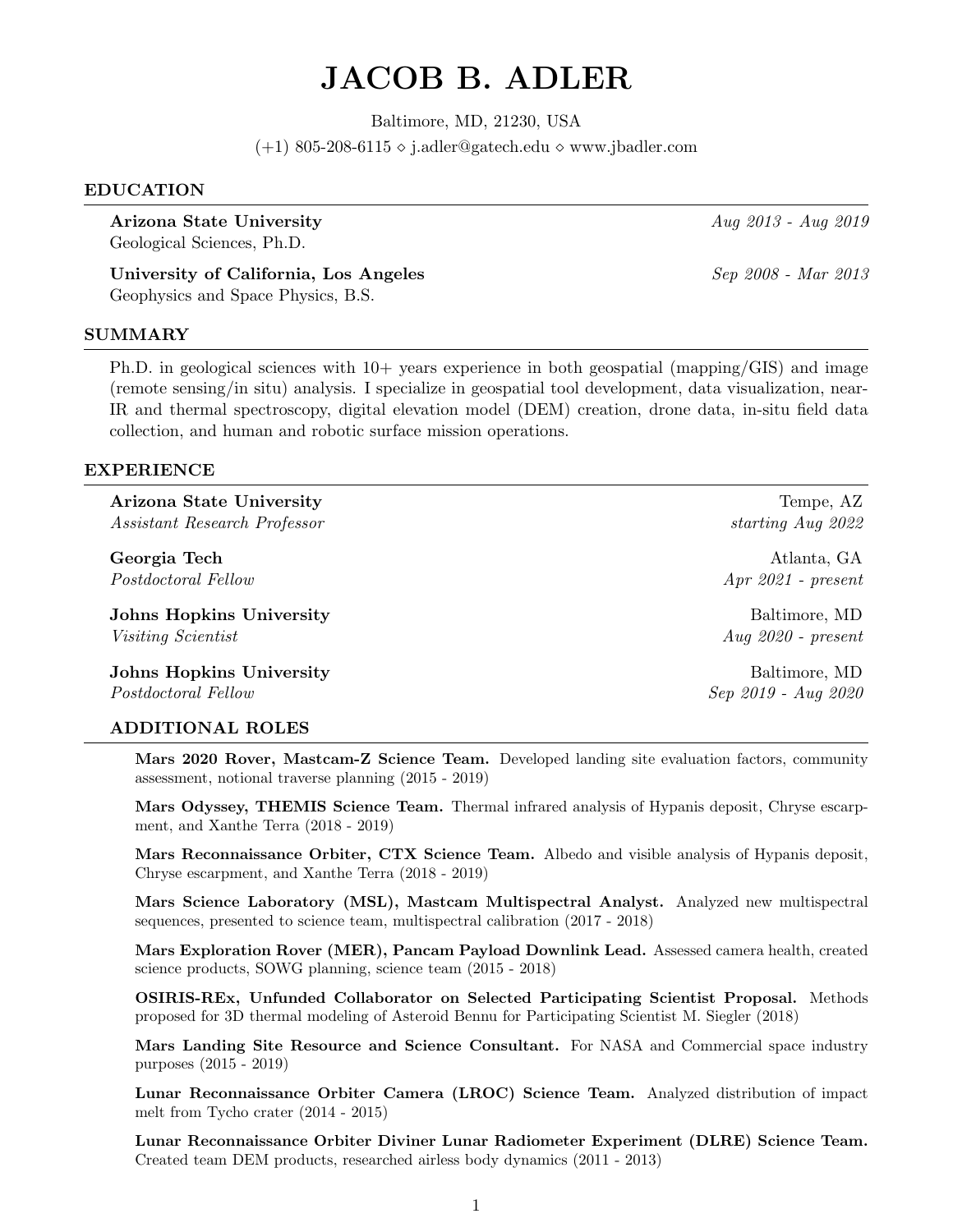# PUBLICATIONS

# Peer-Reviewed Articles

- 1. Guiding Field Exploration with Outlier Detection. Hannah Kerner and Jacob Adler. The International Geoscience and Remote Sensing Symposium, 2022, accepted.
- 2. Regional Geology of the Hypanis Valles System, Mars. Jacob Adler, Jim Bell, Nick Warner, Eldar Noe Dobrea, Tanya Harrison. Journal of Geophysical Research: Planets, 127, 3, 2022, doi: 10.1029/2021JE006994.
- 3. Landing on Mars: A Cross-institutional Research-based Seminar Series. Kjartan Kinch, Jan Solberg, Briony Horgan, Jacob Adler, Alex Hayes, Joel Hurowitz, and Melissa Rice. International Journal of Teaching and Learning in Higher Education, 33(3), 2021, accepted.
- 4. Photogeologic Map of the Perseverance Field Site in Jezero Crater Constructed by the Mars 2020 Science Team. Kathryn Stack including Jacob Adler, et al. Space Science Reviews, 216, 127, 2020.
- 5. Hypotheses for the Origin of the Hypanis Fan-Shaped Deposit at the Edge of the Chryse Escarpment, Mars: Is it a Delta? Jacob Adler, Jim Bell, Peter Fawdon, Joel Davis, Nick Warner, Elliot Sefton-Nash, and Tanya Harrison. Icarus, 319, p885-908, 2019.
- 6. The Hypanis Valles Delta: The last high stand of a sea on early Mars? Peter Fawdon, Sanjeev Gupta, Joel Davis, Nick Warner, Jacob Adler, Matt Balme, Jim Bell, Peter Grindrod, Elliot Sefton-Nash. Earth and Planetary Science Letters, 500, p225-241, 2018.

#### Peer-Reviewed Articles in Preparation

- 7. K-means cluster mapping of the Cucomungo alluvial fan from orbit: Implications for automated mapping of fans on Mars Jacob Adler and Frances Rivera-Hernández. 2022, in preparation.
- 8. Effect of basin boundary conditions on formation of fan-shaped sedimentary deposits at Hypanis Valles, Mars

Ajay Limaye, Jacob Adler, Andrew Moodie, Alan Howard, and Kelin Whipple. Geophysical Research Letters, 2022, in preparation.

### Datasets

- 9. Digital elevation model mosaic of the Hypanis region, Mars Jacob Adler (2022, April). [Data set]. Zenodo. https://doi.org/10.5281/zenodo.5935860
- 10. Map Shapefiles of Regional Geology of the Hypanis Valles System, Mars Jacob Adler, James Bell, Nicholas Warner, Eldar Noe Dobrea, and Tanya Harrison. (2021). [Data set]. Zenodo. https://doi.org/10.5281/zenodo.5574702

#### Abstracts and Posters

- 11. Modeling the bahavior of mudflows on Mars. Abigail Russ, Jacob Adler, and Frances Rivera-Hernández. Explorigins Colloquium, Atlanta, GA, 2022.
- 12. Unsupervised Cluster Mapping of the Cucomungo Alluvial Fan, and Implications for Mapping Fans on Mars. Jacob Adler, Frances Rivera-Hern´andez, Marisa Palucis, and Mark Salvatore. American Geophysical Union (AGU) Fall Meeting, New Orleans, LA, 2021.
- 13. Evaluating a Potential Volcano on the Rim of Jezero Crater, Mars. Sara Cuevas-Quiñones, James Wray, Frances Rivera-Hernández, Jacob Adler. The Geological Society of America (GSA Connects), 2021.
- 14. Numerical Modelling of Fan-shaped Fluvial Deposits in Low-latitude Regions of Mars and their Relationship to Basin Boundary Conditions.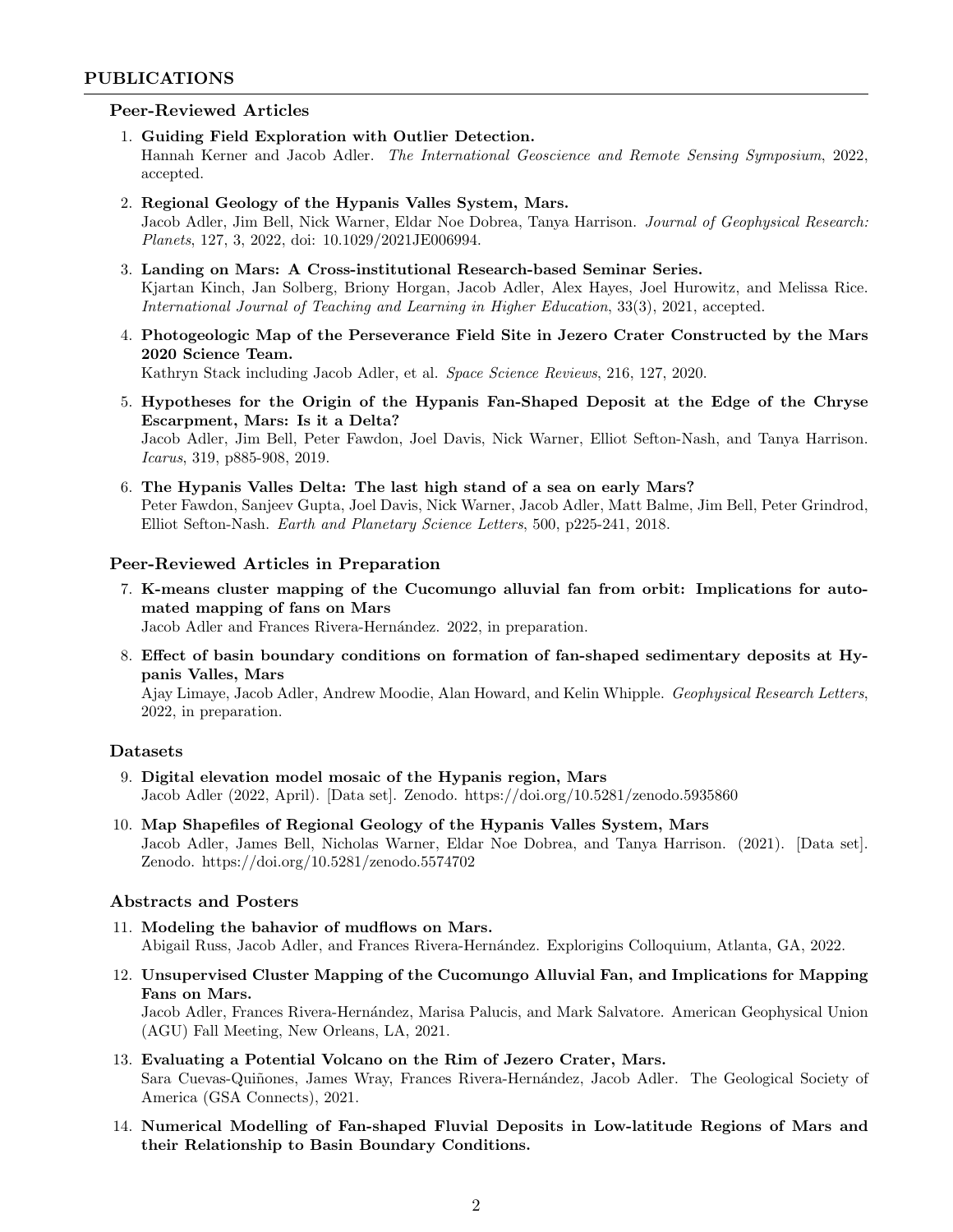Ajay Limaye, Jacob Adler, and Kelin Whipple. American Geophysical Union (AGU) Fall Meeting, San Francisco, CA, 2019.

- 15. Tycho Ejecta Deposits Near the Ballistic Antipode: New Modeling Methods. Jacob Adler, Erik Asphaug, Mark Robinson, Andy Winhold, Tom Davison, and Natalia Artemieva. Lunar and Planetary Science Conference, The Woodlands, TX, 2019.
- 16. Geomorphic Map of the Catchment of Hypanis and Nanedi Valles, Mars. Jacob Adler, Jim Bell, Nick Warner, and Eldar Noe Dobrea. American Geophysical Union (AGU) Fall Meeting, Washington D.C., 2018.
- 17. Testing Formation Hypotheses for the Hypanis Deposit at the Edge of the Chryse Basin, Mars: Is it a Delta?

Jacob Adler and Jim Bell. Asia Oceania Geosciences Society (AOGS) Annual Meeting, Honolulu, HI, 2018.

- 18. Hypanis Valles Delta: The Last High-Stand of a Sea on Early Mars. Peter Fawdon, Sanjeev Gupta, Joel Davis, Elliot Sefton-Nash, Jacob Adler, Jim Bell, Matt Balme, and Peter Grindrod. Lunar and Planetary Science Conference, The Woodlands, TX, 2018.
- 19. Regional Stratigraphy from Stereo Imaging near the Hypanis Fan Deposit: Marking the Extent of the Largest Delta on Mars? Jacob Adler, Tanya Harrison, Jim Bell, and David Mayer. American Geophysical Union (AGU) Fall Meeting, New Orleans, LA, 2017.
- 20. Fluvial Stratigraphy and Regional Volcanism at Hypanis Delta, Mars. Jacob Adler, Jim Bell, and Tanya Harrison. Lunar and Planetary Science Conference, The Woodlands, TX, 2017.
- 21. Geologic Stratigraphy, Delta Morphology, and Regional History of Hypanis Delta, Mars. Jacob Adler, Jim Bell, Nick Warner, Peter Fawdon, Sanjeev Gupta, Elliot Sefton-Nash, Peter Grindrod, and Joel Davis. American Geophysical Union (AGU) Fall Meeting, San Francisco, CA, 2016.
- 22. SHARAD Radargram Analysis Tool Development in JMARS. Jacob Adler, Saadat Anwar, Scott Dickenshied, and Shay Carter. Sixth International Conference on Mars Polar Science and Exploration, Reykjavik, Iceland, 2016.
- 23. JMARS Software Development for NASA's 2035 Human Landing Site Assessment. Jacob Adler, Jonathon Hill, Julie Mitchell, Phil Christensen, Saadat Anwar, Scott Dickenshied, and Shay Carter. Lunar and Planetary Science Conference, The Woodlands, TX, 2016.
- 24. The Hypanis Fluvial-Deltaic-Lacustrine System in Xanthe Terra: A Candidate Exploration Zone for the First Human Landing on Mars. Sanjeev Gupta, Elliot Sefton-Nash, Jacob Adler, Melissa Rice, Peter Fawdon, Nick Warner, Peter Grindrod, Joel Davis, Matt Balme, Jim Bell, Chad Stetson, and Jim Richard. First Landing Site/Exploration Zone Workshop for Human Missions to the Surface of Mars, Houston, TX, 2015.
- 25. Stratigraphic Analysis of Phyllosilicate and Hydrated Sulfate Deposits Across the Margaritifer-Meridiani Boundary.
	- Jacob Adler and Jim Bell. American Geophysical Union (AGU) Fall Meeting, San Francisco, CA, 2014.
- 26. Mineralogic Stratigraphy and Depositional Environment in Miyamoto Crater, Mars. Jacob Adler and Jim Bell. The Eighth International Conference on Mars (Mars 8), Pasadena, CA, 2014.
- 27. Computing the Diurnal Yarkovsky Drift Rate for a Shape Model. Jacob Adler, David Paige, and Hilke Schlichting. Lunar and Planetary Science Conference, The Woodlands, TX, 2013.
- 28. A New Approach for Computing Yarkovsky Forces on Asteroids. Jacob Adler and David Paige. Division of Planetary Sciences (DPS) of the American Astronomical Society Annual Meeting, Reno, NV, 2012.

# Dissertation, Books, and Book Chapters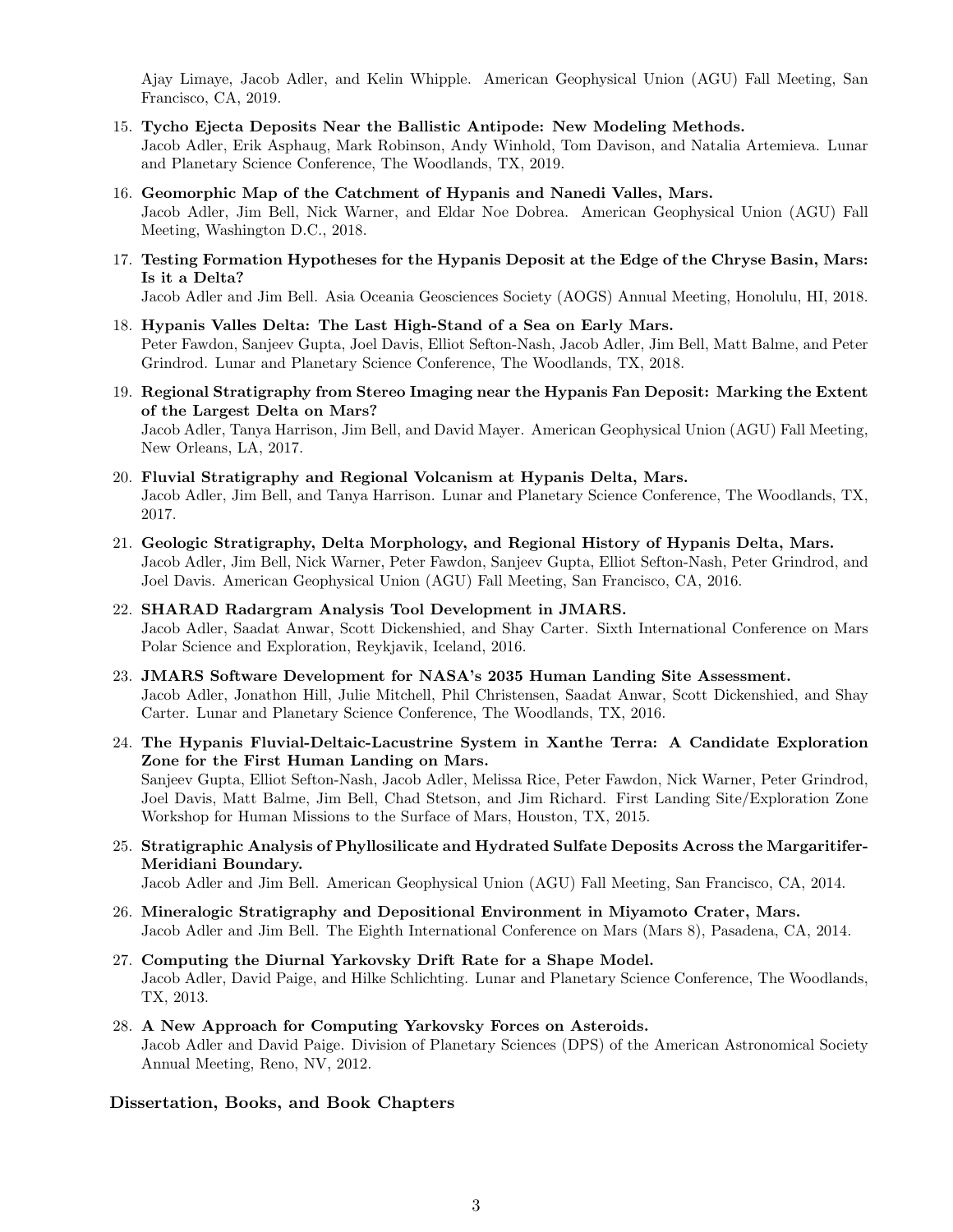# 29. The Geologic History of the Hypanis Deposit, Mars; and Ballistic Modeling of Lunar Impact Ejecta.

Jacob Adler. Ph.D. Dissertation in Geological Sciences, Arizona State University, 2019.

# TECHNICAL PRESENTATIONS AND PUBLIC TALKS

- 1. "Unsupervised Cluster Mapping of the Cucomungo Alluvial Fan, and Implications for Mapping Fans on Mars" Presentation at American Geophysical Union (AGU) Fall Meeting, New Orleans, LA, 2021.
- 2. "Deltas on Mars: Jezero and Hypanis" Presentation at Georgia Tech, Planetary Science & Astrobiology Seminar, Atlanta, GA, 2021.
- 3. "Remote Sensing of the Hypanis Deposit, Mars" Presentation at Areté Associates, Northridge, CA, 2020.
- 4. "Hypervelocity Impact Simulations and Experiments" Presentation at Hopkins Extreme Materials Institute, Baltimore, MD, 2019.
- 5. "New Insights into the History of Water on Mars" Public Dissertation Talk at The School of Earth and Space Exploration, Tempe, AZ, 2019.
- 6. "Using Thermal Inertia to Investigate the Hypanis Deposit along the Chryse Escarpment Mars." Presentation at The Thermal Emission Imaging System (THEMIS) Science Team Meeting, Tempe, AZ, 2018.
- 7. "Human Landing Site Selection Software Demonstration." Presentation at Planetary Geologic Mappers Meeting, Flagstaff, AZ, 2016.
- 8. "Geologic Stratigraphy, Delta Morphology, and Regional History of Hypanis Delta, Mars." Presentation at American Geophysical Union (AGU) Fall Meeting, San Francisco, CA, 2016.
- 9. "JMARS 2035 for Human Missions to Mars." Presentation at NASA booth, American Geophysical Union (AGU) Fall Meeting, San Francisco, CA, 2016.
- 10. "JMARS 2035 Software Demonstration." Presentation at Space Resources Roundtable/Planetary & Terrestrial Mining Sciences Symposium, Golden, CO, 2016.
- 11. "The Hypanis Fluvial-Deltaic-Lacustrine System in Xanthe Terra: A Candidate Exploration Zone for the First Human Landing on Mars." Presentation at NASA's First Landing Site/Exploration Zone Workshop for Human Missions to the Surface of Mars, Houston, TX, 2015.
- 12. "Visible/Near-IR Spectroscopy and Planetary Applications." Presentation at The School of Earth and Space Exploration Graduate and Faculty Lecture, Tempe, AZ, 2015.
- 13. "Lunar Antipodal Melt Deposits from Tycho Crater Ejecta." Presentation at The Lunar Reconnaissance Orbiter Camera (LROC) Science Team Meeting, Tempe, AZ, 2014.

# SKILLS AND PROFESSIONAL DEVELOPMENT

#### Remote Sensing

- Analysis of Mars satellite data including THEMIS, CTX, CRISM, HiRISE, MOLA, HRSC, SHARAD, MARCI
- Analysis of Mars rover data including Mastcam, Pancam, MAHLI
- Analysis of Lunar satellite data including LROC, LOLA, GRAIL
- Successfully targeted/acquired new HiRISE, CTX stereopair images and CRISM observations
- Analysis of Earth observation data including ASTER, TIMS, TM, Landsat, PlanetScope

#### Software

- UNIX
- ArcGIS, QGIS, JMARS
- JMARS tutorial videos, QuickTime, Google Earth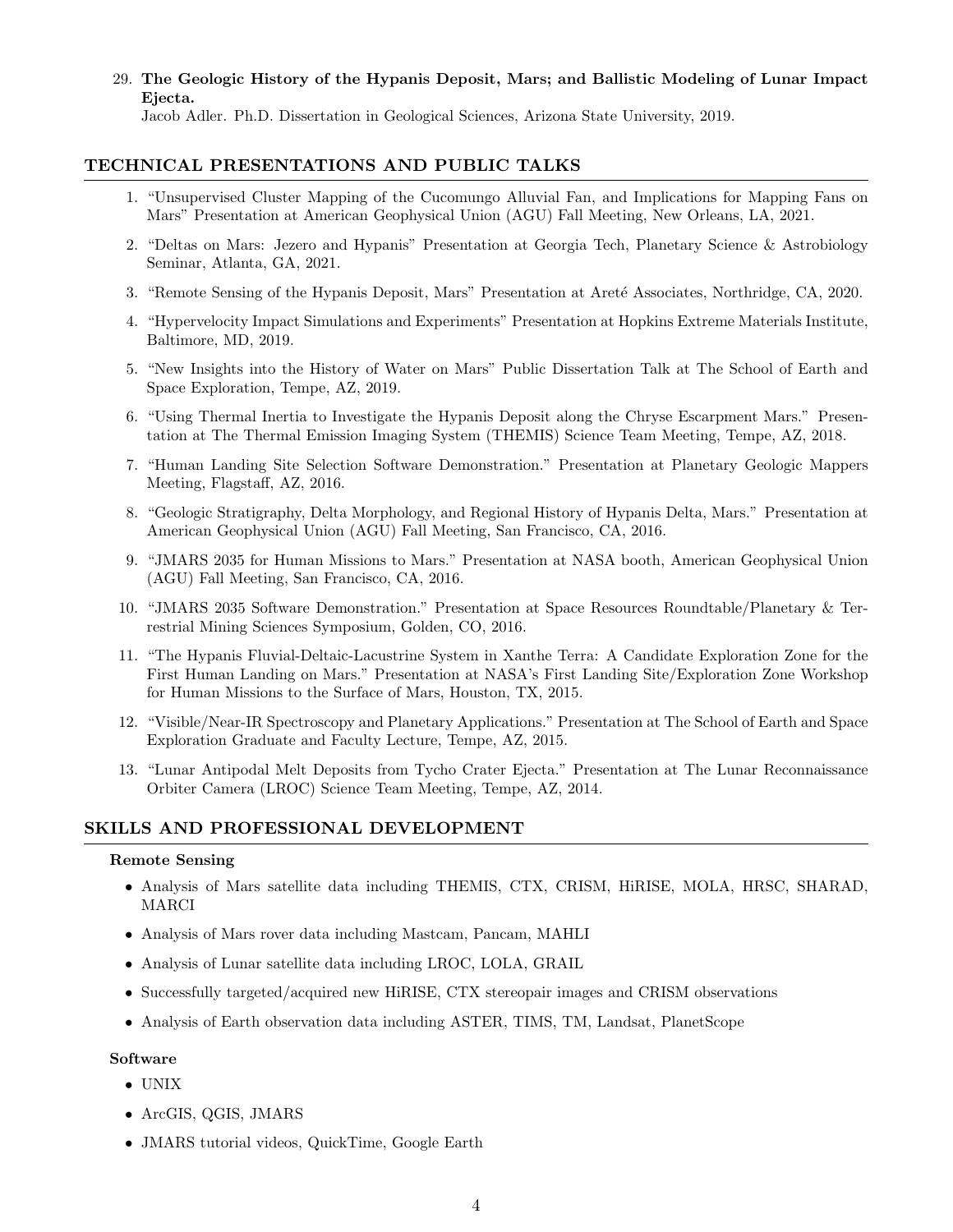- IDL/Envi spectral processing software
- GDAL
- CRISM Analysis Toolkit (CAT), Adobe Photoshop
- Davinci image processing software  $(DV)$
- Microsoft Excel, PowerPoint, Word
- Mac, Linux, and Microsoft Operating Systems
- Programming languages: C, C++, IDL, MATLAB, Fortran 77/95, Python, MySQL
- Jupyter Notebook, scikit-learn, numpy, pandas, matplotlib

# Field Work

- Co-Led multiday field campaign at Cucomungo Canyon alluvial fan, Eureka Valley, CA (Death Valley National Park) including visible, thermal, multisprectral, and geomorphic analysis.
- Collected field samples of debris flow fans (Bishop, CA and Independence, CA) including RTK GPS use.
- DJI Phantom 4 drone mosaic data collection of Harvard Hills field camp site (Barstow, CA).
- Led remote sensing and ArcGIS project components of Federal Hill, MD investigation. Used gravimeter, seismometer, magnetometer, and ground penetrating radar to map buried fort and underground tunnels.
- Led airborne thermal infrared and orbital remote sensing analysis of Death Valley, CA.
- Collected field samples for NSF study "Noble Gases, Lower Mantle Structures, and the Origin of Ocean Island Basalts" (Oahu, HI)
- Participated in Earth and planetary field exercises in AZ, CA, HI, UT, WA, Mexico, and Iceland. Includes locations such as Flagstaff, Phoenix, Canyonlands, Grand Canyon, Death Valley, Santa Monica Mountains, Santa Cruz Island, Hawaii, Oahu's Ka Iwi coast, Pinacate volcanic field, west Iceland, north Iceland.
- Participated in Drone/sUAS Structure from Motion Workshop (ASU: April, 2019)

#### Lab

- Vis-NIR reflectance spectroscopy
- Laser ablation and solution intake Mass Spectrometer (Neptune, ICPMS)
- Telescopic research imaging

# Software Development

- Managed production of JMARS 2035 software, created free tools and science data sets for NASA's human landing site proposers and public
- Created ellipse evaluation tools for NASA's Mars 2020 Rover landing site selection
- Science collaborator for SHARAD software development in JMARS

# GRANTS AND AWARDS

Awarded: NASA Data Visualization Award and Travel Grant, Years: 2018

Awarded: NASA OSIRIS-REx Participating Scientist (Siegler), "3D Thermal Modeling of Asteroid Bennu", Role: unfunded collaborator, Years: 2017

Awarded: NASA Mars Program Office Travel Grant, International Conference on Mars Polar Science and Exploration, Iceland, Years: 2016

Awarded: ASU School of Earth and Space Exploration, Planetary Geology Research Grant, Years: 2015

Awarded: ASU Graduate and Professional Student Association Travel Grant, Years: 2014, 2016, 2016, 2017, 2018)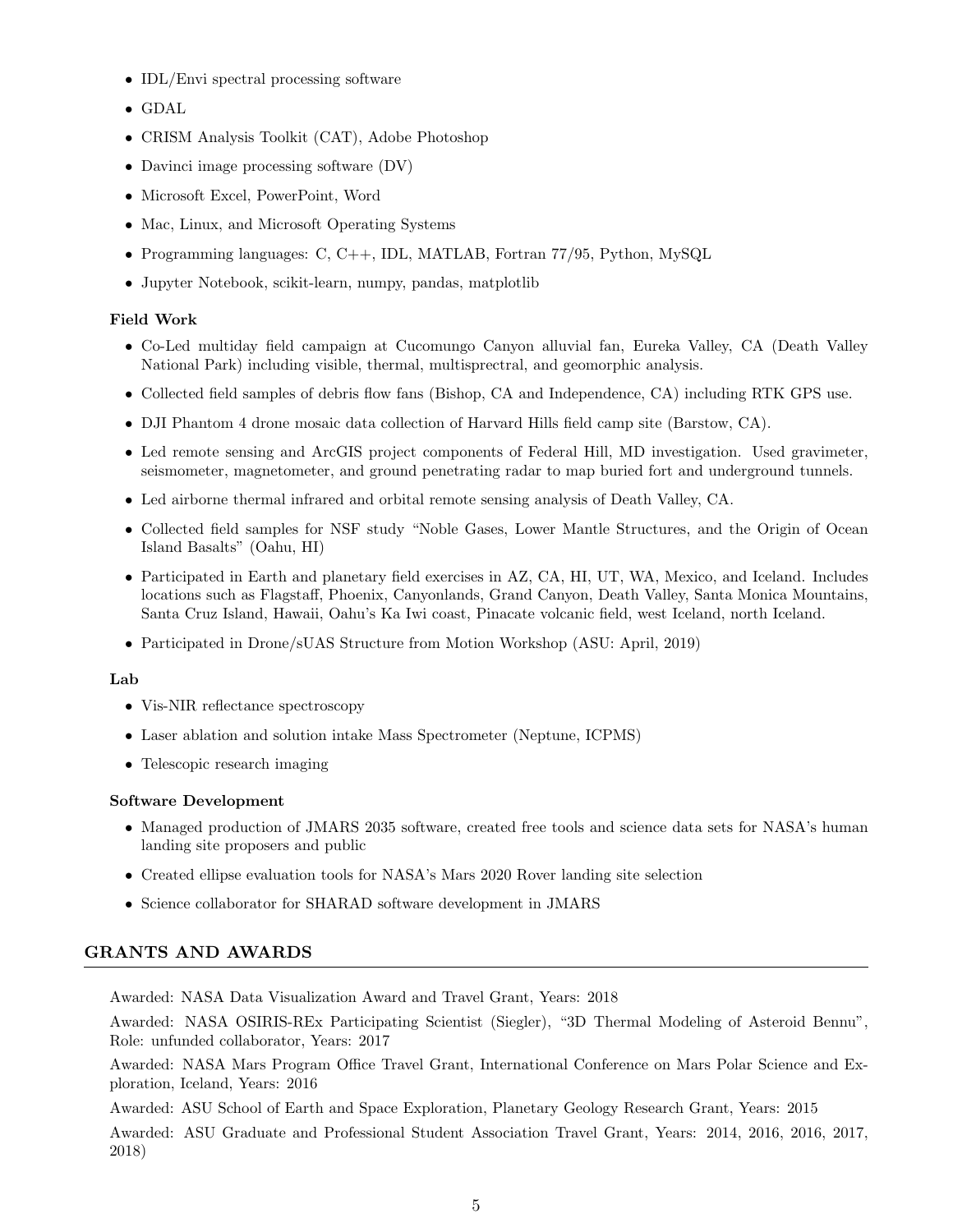# TEACHING EXPERIENCE

#### Courses

| $GLG$ 598 $(ASU)$ – Planetary Seminar Field Trip. 10 graduate students.               | 2016 |
|---------------------------------------------------------------------------------------|------|
| $GLG$ 598 (ASU) – Mars Landing Site Seminar. 6 graduate students.                     | 2016 |
| GLG $103$ (ASU) – Introduction to Geology Lab. 3 sections, 90 undergraduate students. | 2014 |
| GLG $103$ (ASU) – Introduction to Geology Lab. 3 sections, 90 undergraduate students. | 2013 |

# Guest Lectures

EAS 6380 (GT) – Remote Sensing. "Earth and Mars in VIS-NIR." 2021 GLG 406/598 (ASU) – Geology of Mars. "Deltas on Mars: Jezero and Hypanis." 2021 GLG 406/598 (ASU) – Geology of Mars. "Mars 2020 Sample Return: Fluvial and Igneous Rocks." 2019

# Students Advised

| Graduate:                 |      |
|---------------------------|------|
| Sharissa Thompson (GT)    | 2021 |
| Adam Martin (UMD)         | 2021 |
| Under graduate:           |      |
| Abigail Russ (GT)         | 2021 |
| Sara Cuevas-Quiñones (GT) | 2021 |
| Andrew Winhold (ASU)      | 2016 |
| High School:              |      |
| Aaron Villahermosa (JHU)  | 2019 |
|                           |      |

#### Teaching Interests

Remote Sensing Geology Planetary Geomorphology Planetary Field Camp Geology of Mars Astronomy Astrophysics Lab

# SERVICE

#### Professional and Research Service

- Reviewer, Journal of Geophysical Research: Planets (2021, 2022)
- Volunteer Contributor, NASA Mars 2020 rover participating scientist proposal (P.I. Lewis) (2020)
- Session Chair, "Sedimentary Volcanism, Diapirism, and Liquefaction in the Solar System" (P43F) session, American Geophysical Union (AGU) Fall Meeting, San Francisco, CA (2019)
- Volunteer Contributor, Mars 2020 Rover Landing Site Workshops. Developed site evaluation rubric with others. Developed the online voting system. Compiled results (2015, 2017, 2018)
- NASA Proposal Review Panelist (2020, 2021)
- NASA Proposal Review Executive Secretary (2018, 2019)
- NASA Group Achievement Award, Diviner Team (2013, 2014)

#### Outreach

• Tutor, Prison Cells to PhD (P2P). I volunteer as a science tutor to formerly incarcerated individuals who enroll in continuing education (GED - Doctorate), Baltimore, MD (2020 - present)